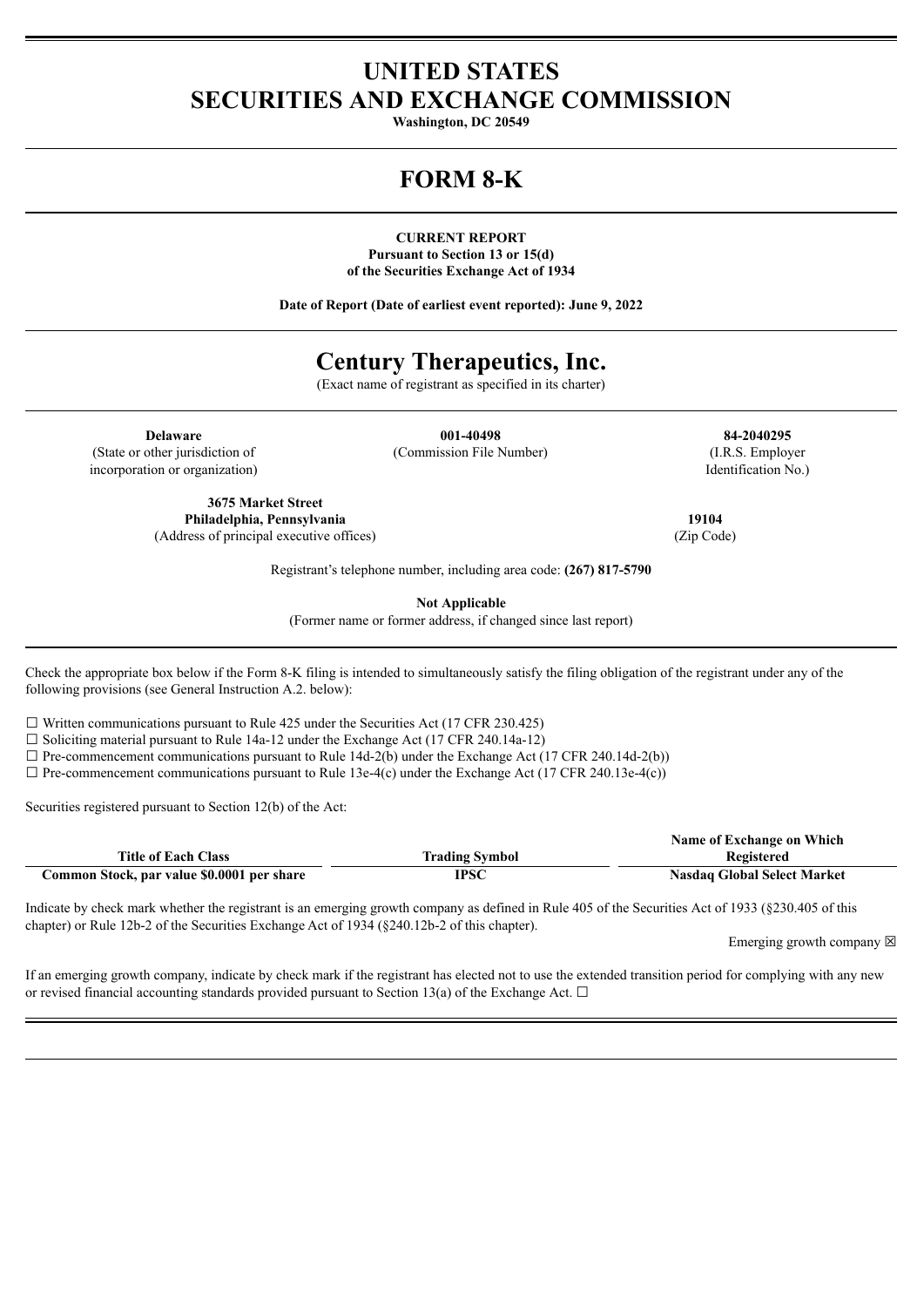#### **Item 5.07 Submission of Matters to a Vote of Security Holders.**

On June 9, 2022, Century Therapeutics, Inc. (the "*Company*") held its 2022 Annual Meeting of Stockholders (the "*Annual Meeting*"). As of April 18, 2022, the record date for the Annual Meeting, there were 58,831,828 outstanding shares of the Company's common stock. The Annual Meeting was conducted virtually, and the following is a brief description of the final voting results for each of the proposals submitted to a vote of the stockholders at the Annual Meeting, which are described in detail in the Company's definitive proxy statement for the Annual Meeting, filed with the U.S. Securities and Exchange Commission on April 21, 2022.

(a) *Proposal 1 - Election of Class I Directors*. Each of Eli Casdin, Osvaldo Flores, Ph.D. and Carlo Rizzuto, Ph.D. were elected to the Board to serve as Class I directors until the 2025 Annual Meeting of Stockholders and until their successors, if any, are elected or appointed, or their earlier death, resignation, retirement, disqualification or removal, as follows:

| Name                  | For        | Withheld  | <b>Broker Non-Votes</b> |
|-----------------------|------------|-----------|-------------------------|
| Eli Casdin            | 51.117.169 | 3,296,278 | .450,563                |
| Osvaldo Flores, Ph.D. | 53.227.032 | .186.415  | .450,563                |
| Carlo Rizzuto, Ph.D.  | 53,208,059 | .205,388  | .450.563                |

(b) *Proposal 2 - Ratification of Independent Registered Public Accountants*. The appointment of Ernst & Young LLP as the Company's independent registered public accounting firm for the 2022 fiscal year was ratified, as follows:

| Votes For                      | again)<br>votes            |   | Non-Votes<br>ake. |
|--------------------------------|----------------------------|---|-------------------|
| $\sim$<br>$F = F \cdot T$<br>. | $\epsilon$ $\alpha$<br>:40 | . | $-$               |
|                                |                            |   |                   |